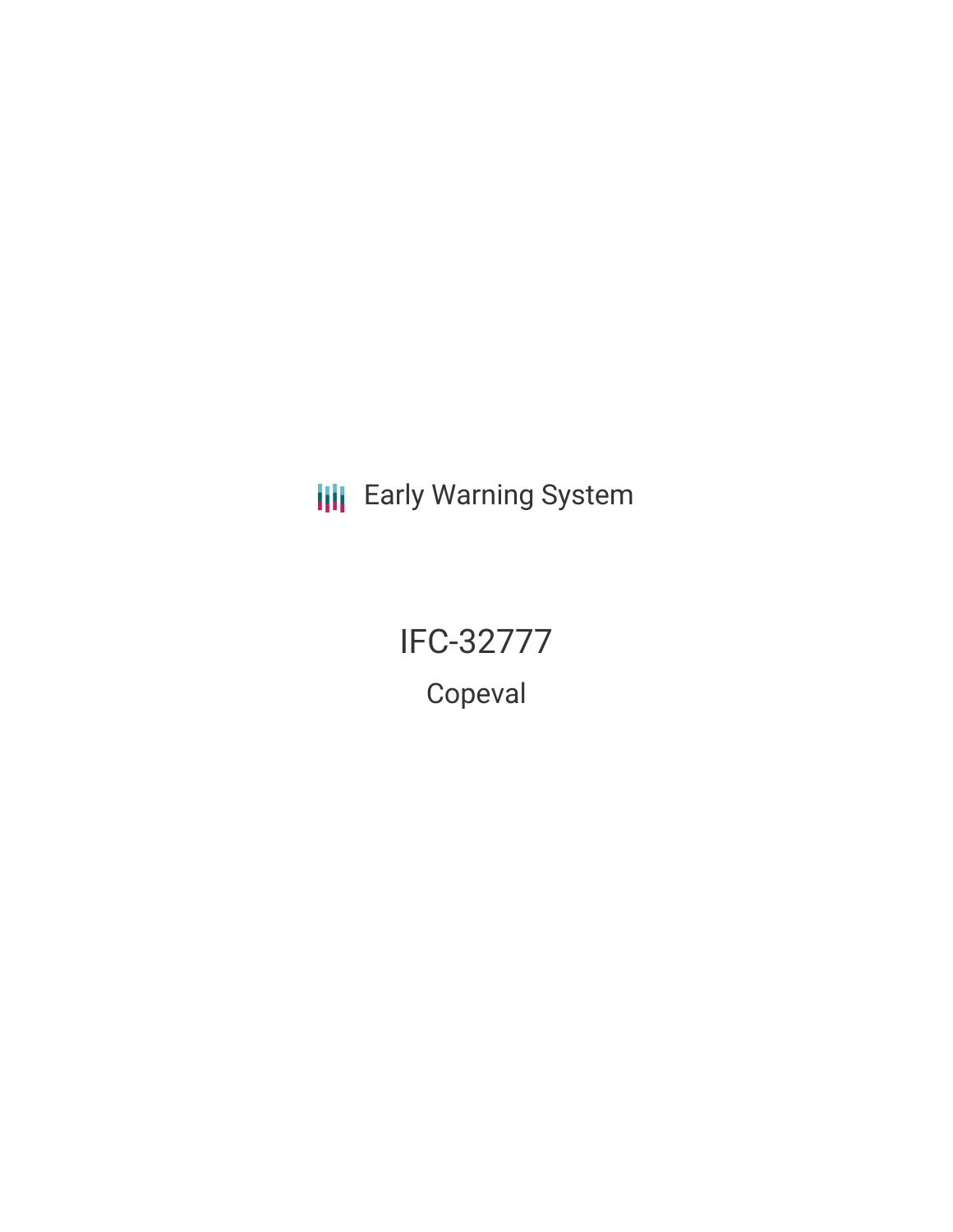# **Quick Facts**

| <b>Countries</b>                | Chile                                   |
|---------------------------------|-----------------------------------------|
| <b>Financial Institutions</b>   | International Finance Corporation (IFC) |
| <b>Status</b>                   | Active                                  |
| <b>Bank Risk Rating</b>         | B                                       |
| <b>Voting Date</b>              | 2013-08-28                              |
| <b>Borrower</b>                 | Compania Agropecuaria Copeval SA        |
| <b>Sectors</b>                  | Agriculture and Forestry                |
| <b>Potential Rights Impacts</b> | Right to Health                         |
| <b>Investment Type(s)</b>       | Loan                                    |
| <b>Investment Amount (USD)</b>  | \$70.00 million                         |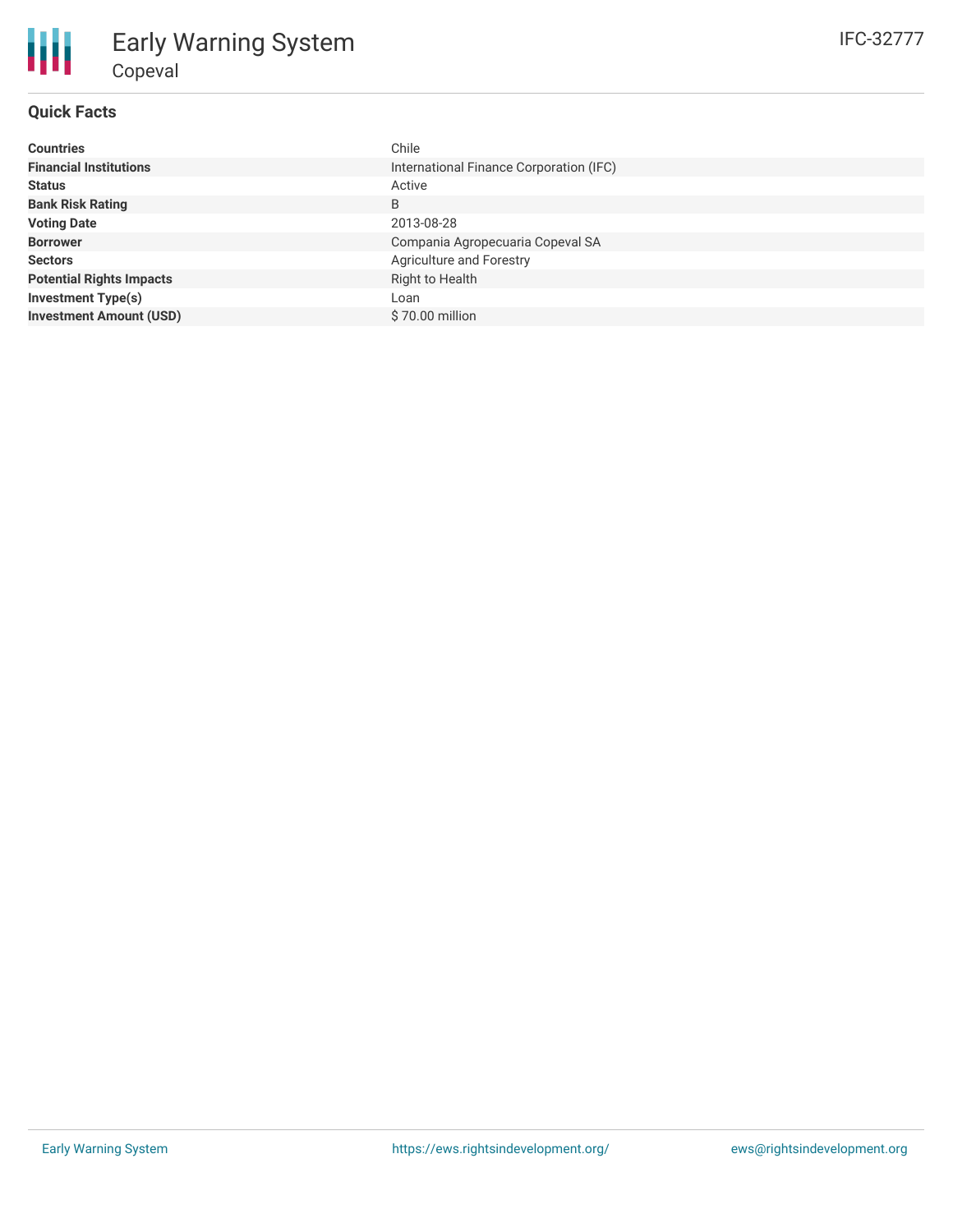

# **Project Description**

Compania Agropecuaria Copeval S.A. ("Copeval" or the"Company") is Chile's leading agricultural input distributor, reaching more than 30,000 farmers. Copeval offers a "one-stop shop" to farmers, providing agrochemicals, fertilizers, seeds, agricultural machinery, irrigation equipment, intermediation and logistics services, technical assistance and training. The proposed loan will help the Company open new branches, expand further grain storage and drying capacity; and to replace short term debt with long term debt.

The expanded operations means the company will grow from 27 to 30 stores by the end of 2013. The stores will be located throughout Chile's main agricultural regions. The Company will also continue to expand its services and distribution of inputs to farmers and agricultural SMEs (small-medium enterprises).

The company is headquartered in San Fernando, Chilean VI region. The Company currently has 27 stores spread all throughout Chile's agricultural main areas which comprises from the III to the X region.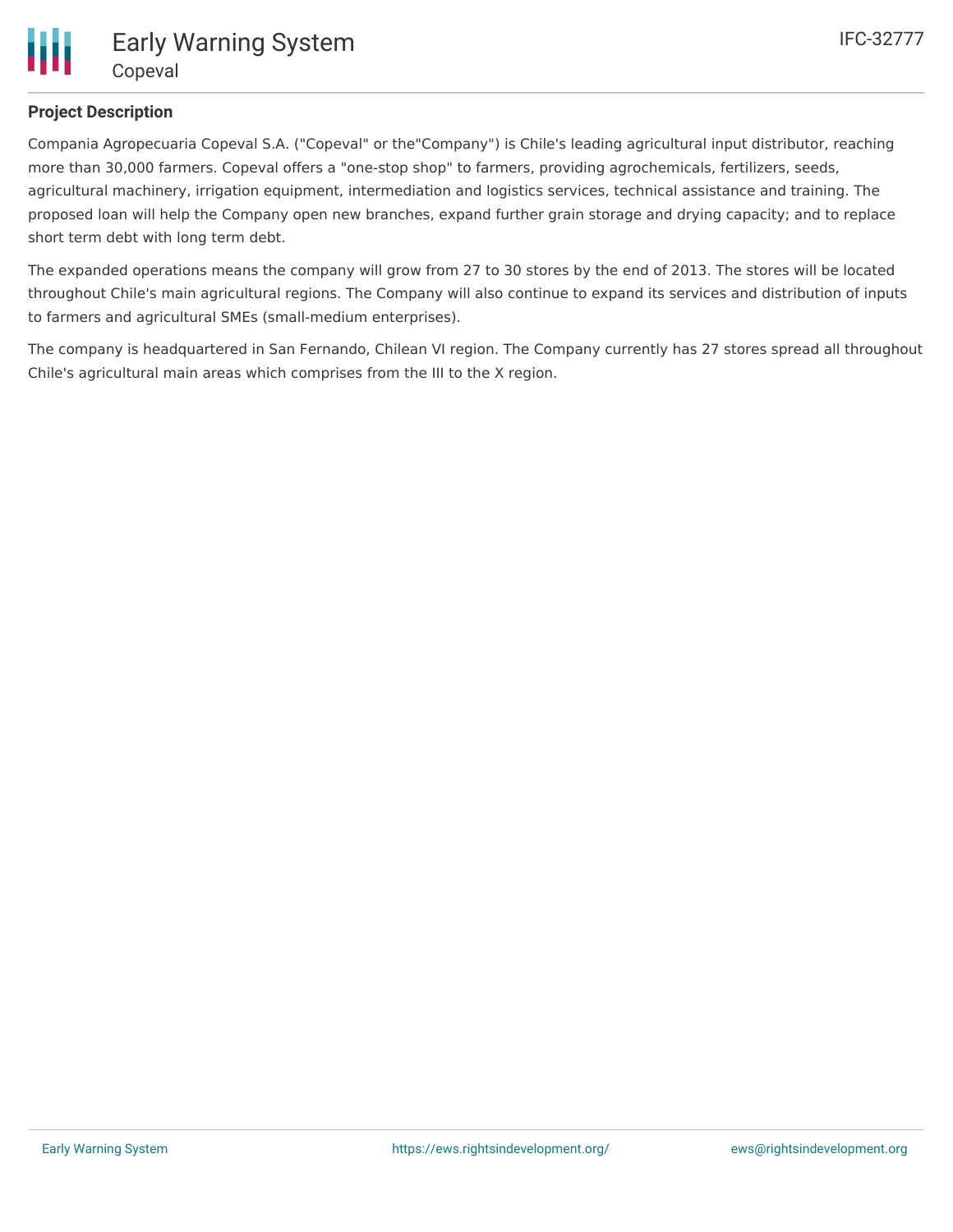# **Early Warning System Project Analysis**

# **RISK CATEGORIZATION**

This investment is a Category B project, because IFC has determined that it will have limited adverse impacts that are few in number, site-specific, and largely reversible and readily addressed through mitigation measures. The key environmental and social issues include: (i) Copeval's ability to provide systematic and consistent management of environmental and social issues across its operations; (ii) compliance with local permits and licenses for operation, transportation and distribution of products and services; (iii) handling, storage, distribution and transportation of hazardous materials, (iv) compliance of the portfolio of products with WHO hazards class (e.g. exclusion of Ia (extremely hazardous) and Ib (highly hazardous) products) and the Food and Agriculture Organization(FAO)' International Code of conduct on the distribution and use of Pesticides; and (v) labor and working conditions, including occupational health and safety.

#### **APPLICABLE SOCIAL AND ENVIRONMENTAL STANDARDS**

- PS 1 Assessment and Management of Environmental and Social Risks and Impacts
- PS 2 Labor and working conditions
- PS 3 Resource Efficiency and Pollution Prevention
- PS 4 Community Health, Safety and Security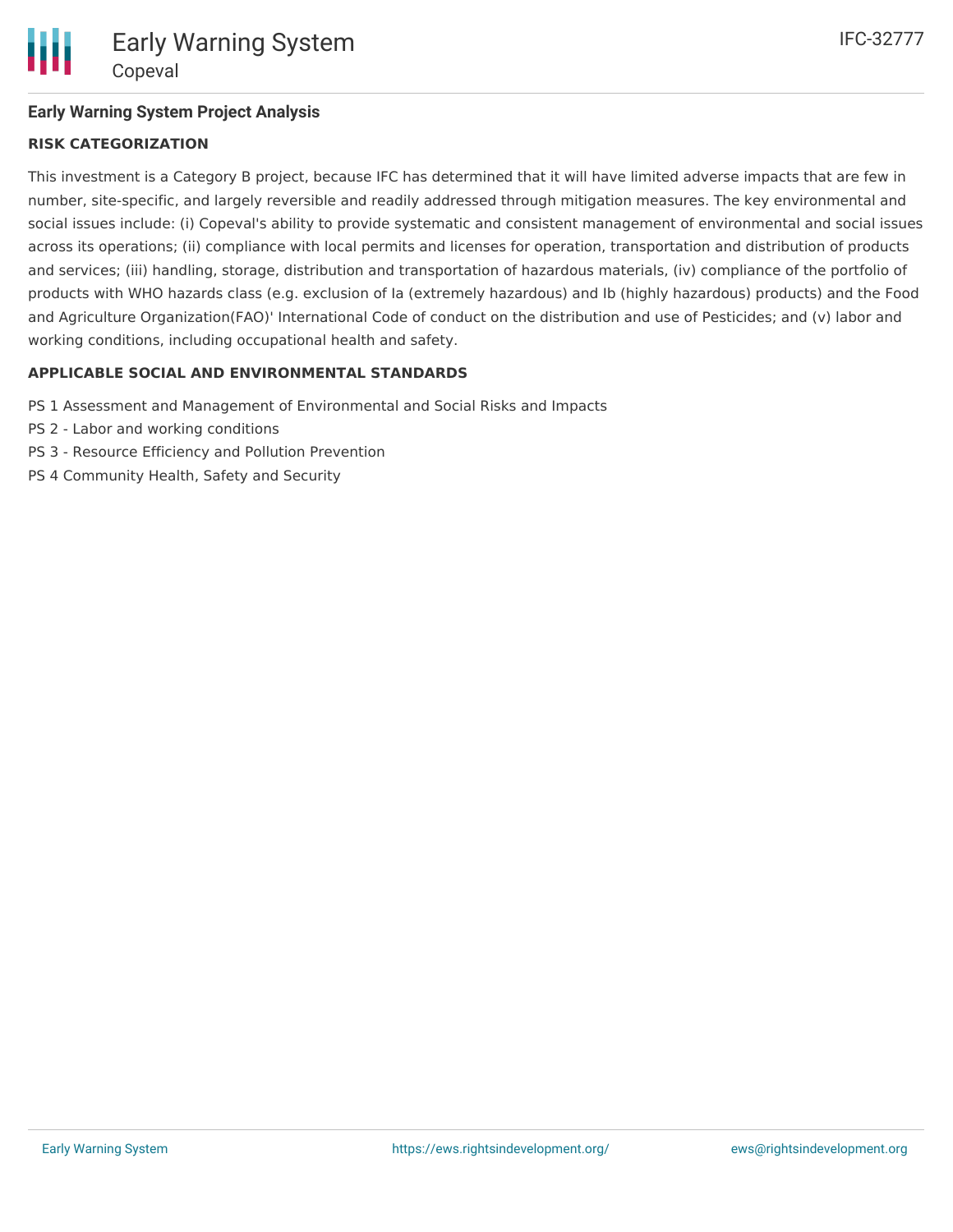# **People Affected By This Project**

#### **ENVIRONMENTAL AND HUMAN RIGHTS RISK ASSESSMENT**

#### **Right to Health**

Copeval's expansion of operations will naturally mean continued large scale usage and transportation of various agrochemicals, expansion of hazardous material storage operations, expanded waste disposal operation, and increased potential for worker exposure to the aforementioned materials. Several of the agrochemicals used by Copeval are categorized by the World Health Organization as Class Ib, highly hazardous. However, IFC is not requiring Copeval to discontinue use of these chemicals immediately. Rather, Copeval will phase them out gradually over the next three years. Accordingly, the following questions should be asked:

- Has your health been affected since the beginning of the investment project?
- Has the health of some community groups been affected more than others?
- Has women's health been affected since the beginning of the investment project?
- If there have been public health problems related to the investment project, have you been informed of these problems?
- What opportunities are available if you feel that your right to health has been affected?
- Do you have reasons to believe that your health and/or your access to health services could be affected as a result of the planned investment project?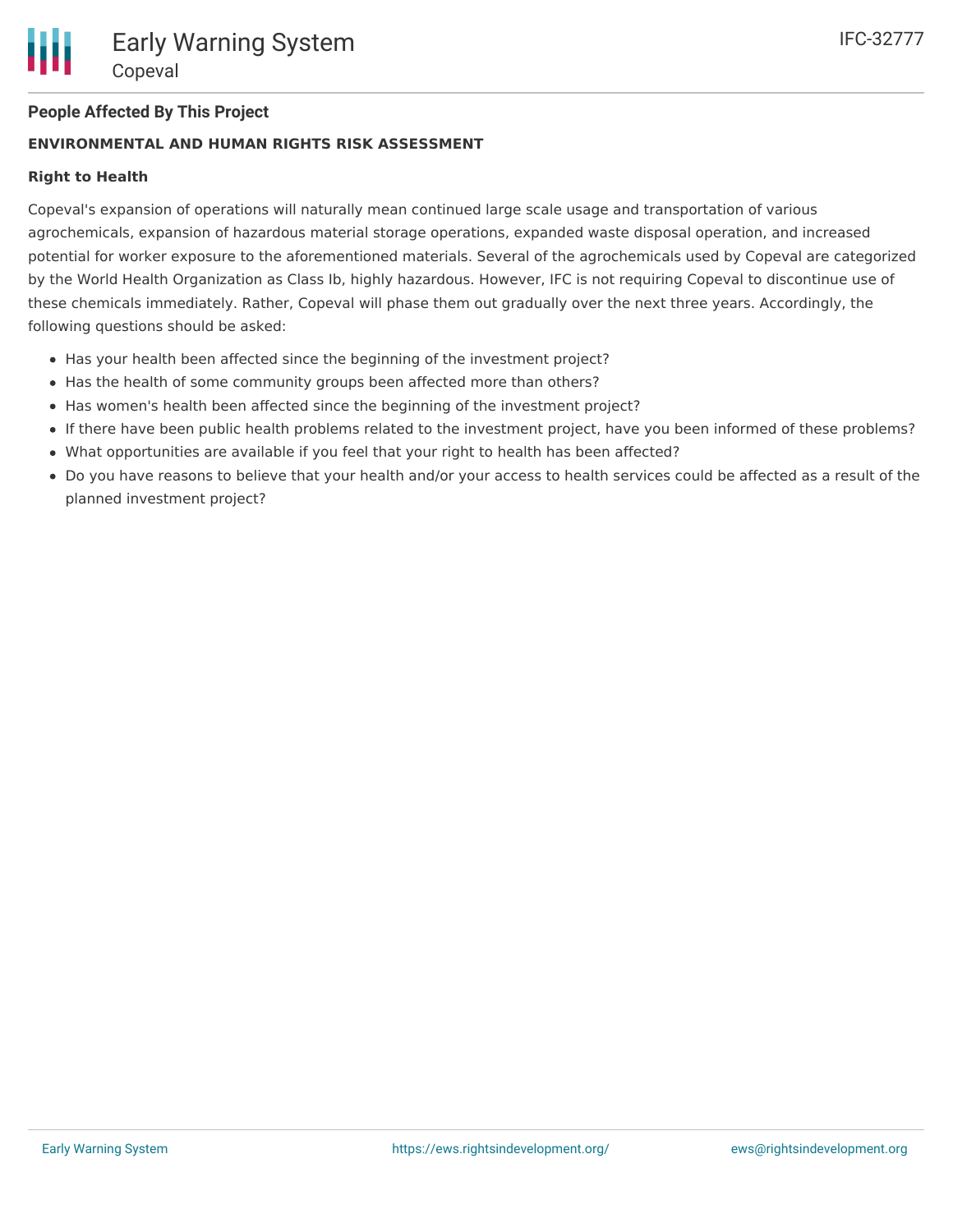#### **Investment Description**

• International Finance Corporation (IFC)

Copeval's expansion will significantly increase its operational funding needs. IFC will provide a financing facility of up to US\$70 million, including a securitized bond to finance increased permanent working capital needs and support Copeval's growth efforts and further geographical reach within Chile. The investment will provide structured long term financing in local currency at longer terms than usually available in the local market.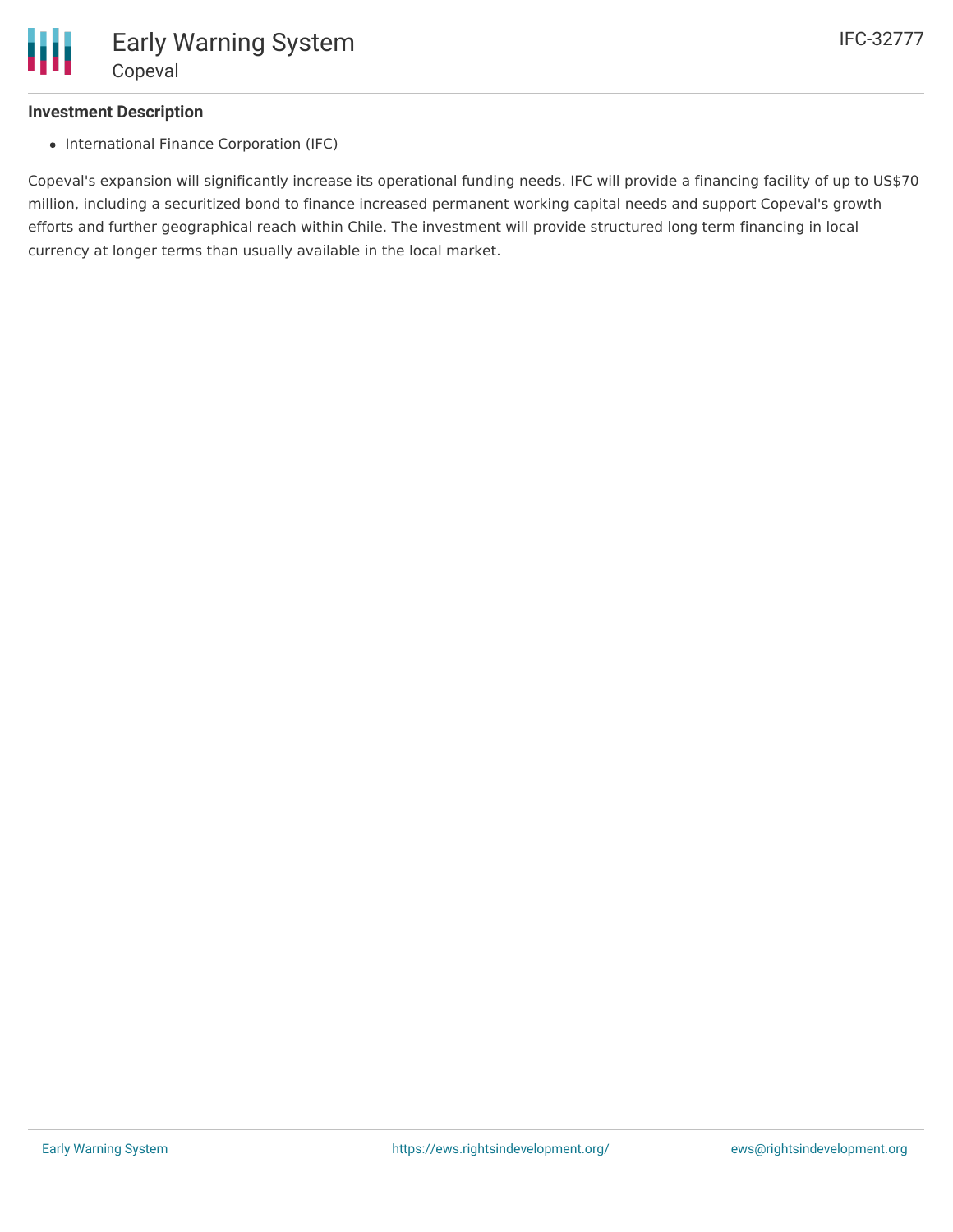# **Private Actors Description**

Copeval was established in 1956 as a cooperative and since 2003 it turned into a listed company in the Santiago Stock Exchange. Its major share holders are: Gonzalo Martino Gonzalez (23%), Ariztia Group (22%) and Hernan Bozzo (17%).

#### **COMPANY PROFILE**

Copeval SA was founded on November 13, 1956, by a group of farmers who established it as a cooperative. Today Copeval SA is a leading player in the Chilean Agricultural industry by providing integrated supply and services for farmers. In 2003 it became a listed company in the Santiago Stock Exchange. Its major shareholders are: Gonzalo Martino Gonzalez (23%), Ariztia Group (22%) and Hernan Bozzo (17%).

Copeval currently reaches more than 30,000 farmers through its network of stores located across all Chile's agricultural regions. In addition to the products it provides to farmers, Copeval also provides a variety of technical servies and training to small farmers. They sponsor different programs that provide support such as including programs for enhancing the productivity and quality of suppliers, assistance in the implementation of quality certifications, advice in feasibility studies for the implementation of irrigation services. The training services include sessions for agricultural good practices, pesticides handling, treatment of plagues and diseases, operation and maintenance of irrigation systems and agricultural machinery. During 2012, Copeval provided assistance to about 3,900 farmers from the region of Coquimbo to Los Lagos.

Copeval SA now has a strong presence in the region of Atacama and the Lake District, with branches in the cities of Copiapo, La Serena, Ovalle, Quillota, San Felipe, Melipilla, Buin, Rancagua, San Vicente, Rengo, San Fernando, Nancagua, Santa Cruz, Curico, Talca, Linares, San Carlos, Chillin, Los Angeles, Victoria, Montreal, Los Lagos and Osorno.

On April 12, 2013, the media reported on a political scandal involving Copeval in which a Chilean government official with ties to the company awarded it a government contract worth USD \$1 million for agricultural equipment that was later found to be faulty and not suitable for use.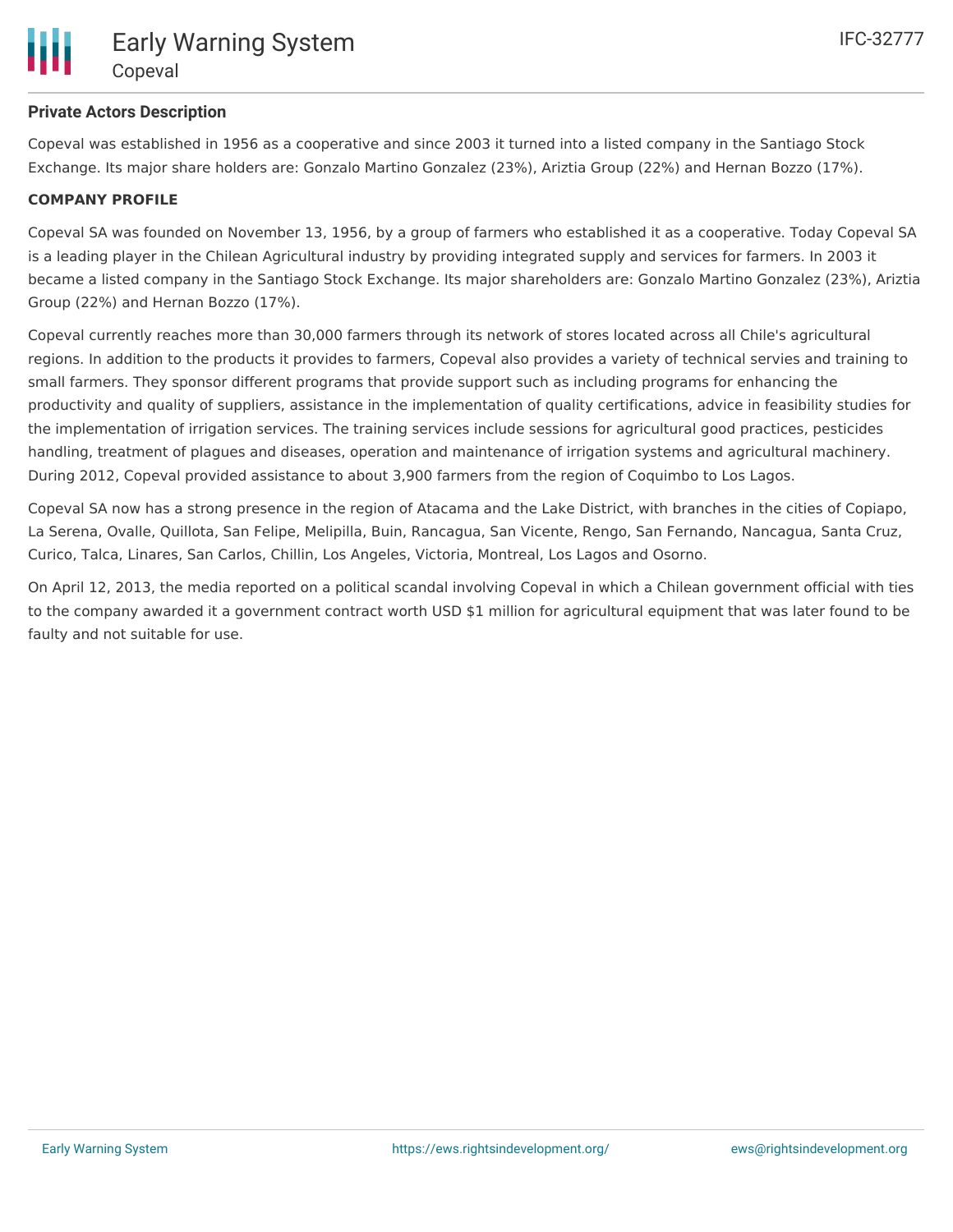

# Early Warning System Copeval

| <b>Private Actor 1</b>   | <b>Private Actor</b><br>1 Role | <b>Private Actor</b><br>1 Sector | <b>Relation</b> | <b>Private Actor 2</b>             | <b>Private Actor</b><br>2 Role | <b>Private Actor</b><br>2 Sector |
|--------------------------|--------------------------------|----------------------------------|-----------------|------------------------------------|--------------------------------|----------------------------------|
| $\overline{\phantom{0}}$ | $\sim$                         | $\overline{\phantom{0}}$         | $\sim$          | Compañía Agropecuaria Copeval S.A. | Client                         | $\overline{\phantom{0}}$         |